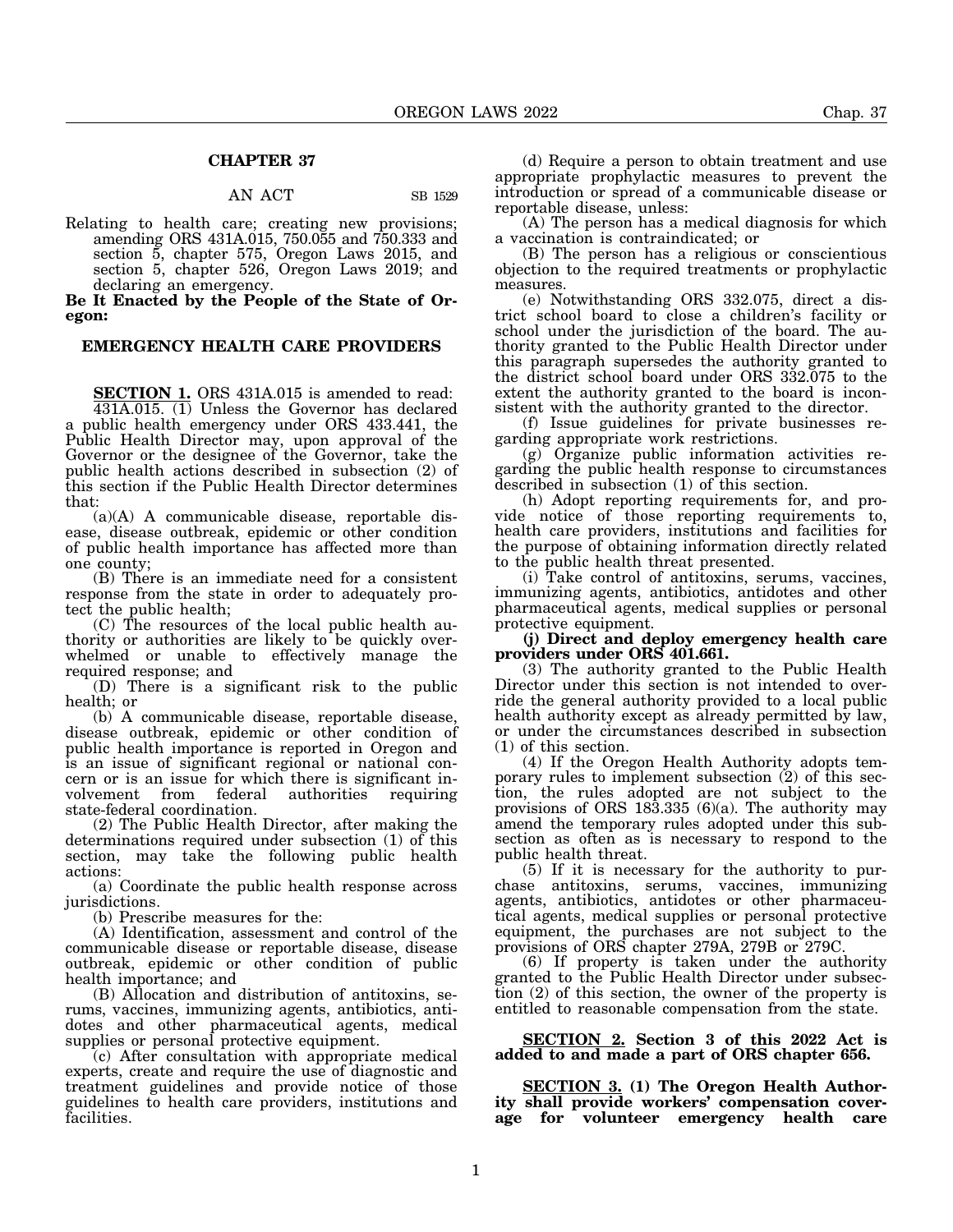**providers registered under ORS 401.654 who are injured in the course and scope of performing emergency health care services if the injury occurs:**

**(a) While the volunteer is performing health care services at the direction of the authority under ORS 401.661; or**

**(b) While the volunteer is engaged in training being conducted or approved by the authority for the purpose of preparing the volunteer to perform emergency health care services.**

**(2) Workers' compensation coverage shall be provided under this section in the manner provided by ORS 656.039.**

## **PHARMACY BENEFIT MANAGERS**

**SECTION 4.** Section 5, chapter 526, Oregon Laws 2019, is amended to read:

**Sec. 5.** [*Section 2 of this 2019 Act*] **ORS 735.536** and the amendments to ORS 735.530 and 735.534 by sections 3 and 4**,** [*of this 2019 Act*] **chapter 526, Oregon Laws 2019,** apply to pharmacy benefits and to contracts between pharmacies or pharmacists and pharmacy benefit managers**:**

**(1)** Entered into, renewed or extended on or after January 1, 2021.

**(2) Automatically renewed on or after January 1, 2023.**

### **ACCESS TO PRIMARY CARE**

**SECTION 5. Sections 6 to 8 of this 2022 Act are added to and made a part of the Insurance Code.**

**SECTION 6. (1) As used in this section, "primary care" means outpatient behavioral health services, nonspecialty medical services or the coordination of health care for the purpose of:**

**(a) Promoting or maintaining behavioral and physical health and wellness; and**

**(b) Diagnosis, treatment or management of acute or chronic conditions caused by disease, injury or illness.**

**(2) An individual or group policy or certificate of health insurance that is not offered on the health insurance exchange and that reimburses the cost of hospital, medical or surgical expenses, other than coverage limited to expenses from accidents or specific diseases and limited benefit coverage, shall, in each plan year, reimburse the cost of at least three primary care visits for behavioral health or physical health treatment.**

**(3) The coverage under subsection (2) of this section:**

**(a) May not be subject to copayments, coinsurance or deductibles, except as provided in ORS 742.008; and**

**(b) Is in addition to one annual preventive primary care visit that must be covered without cost-sharing.**

**(4) An insurer that offers a qualified health plan on the health insurance exchange must offer at least one plan in each metal tier offered by the insurer that provides the coverage described in subsections (2) and (3) of this section.**

**(5) This section does not apply to health benefit plans offered to public employees by insurers that contract with the Public Employees' Benefit Board or the Oregon Educators Benefit Board.**

**(6) This section is exempt from ORS 743A.001.**

**SECTION 7. (1) As used in this section:**

**(a) "Behavioral health home" means an entity providing behavioral health services that the Oregon Health Authority has found to meet the core attributes established under ORS 413.259 for a behavioral health home.**

**(b) "Patient centered primary care home" means an entity providing health care services that the authority has found to meet the core attributes established under ORS 413.259 for a patient centered primary care home.**

**(2) An individual or group policy or certificate of health insurance that reimburses the cost of hospital, medical or surgical expenses, other than coverage limited to expenses from accidents or specific diseases and limited benefit coverage, may not:**

**(a) Exclude coverage for a behavioral health service or a physical health service on the basis that the behavioral health service and physical health service were provided on the same day or in the same facility.**

**(b) Impose a copayment for physical health services provided by an in-network provider in a behavioral health home on the same day or in the same facility that a copayment was charged for behavioral health services.**

**(c) Impose a copayment for behavioral health services provided by an in-network provider in a patient centered primary care home on the same day or in the same facility that a copayment was charged for physical health services.**

**(d) Require prior authorization for a covered behavioral health service provided by a specialist in a behavioral health home or a patient centered primary care home.**

**(3) Subsection (2)(a) of this section does not apply to a health benefit plan in which providers are reimbursed by payment of a fixed global budget, using a value-based payment arrangement or using other alternative payment methodologies.**

**(4) This section is exempt from ORS 743A.001.**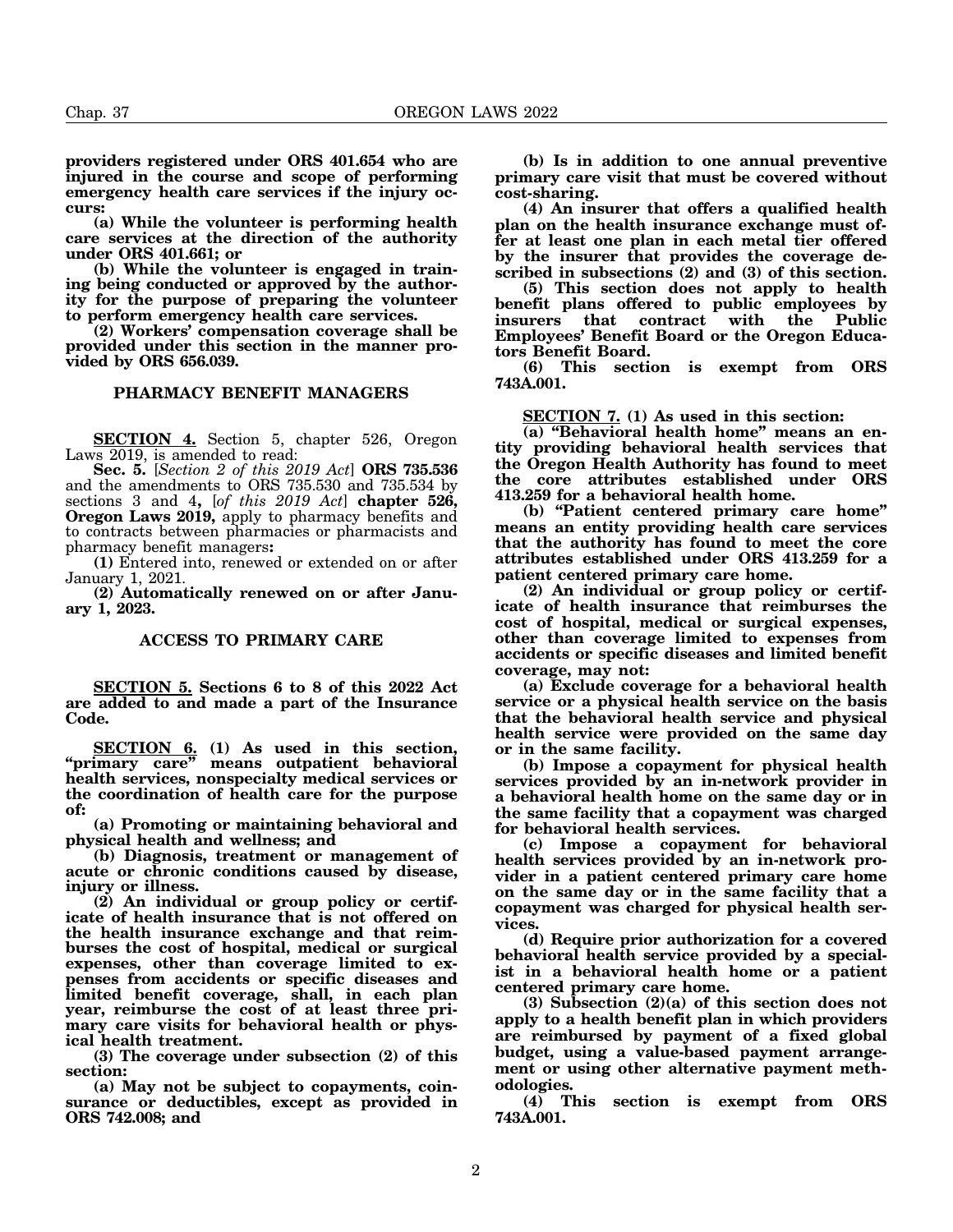**SECTION 8. (1) As used in this section, "primary care provider" means an individual licensed or certified in this state to provide outpatient, nonspecialty medical services or the**

**coordination of health care for the purpose of: (a) Promoting or maintaining mental and physical health and wellness; and**

**(b) Diagnosis, treatment or management of acute or chronic conditions caused by disease, injury or illness.**

**(2) An insurer offering an individual or group policy or certificate of health insurance that reimburses the cost of hospital, medical or surgical expenses, other than coverage limited to expenses from accidents or specific diseases and limited benefit coverage, must assign a beneficiary under the policy or certificate to a primary care provider if the beneficiary or a parent of a minor beneficiary has not selected a primary care provider by the 90th day of the plan year. If the insurer assigns the beneficiary to a primary care provider, the insurer shall provide notice of the assignment to the beneficiary or parent and to the primary care provider.**

**(3) A beneficiary may select a different primary care provider at any time.**

**(4) The Department of Consumer and Business Services shall adopt rules prescribing a methodology for assignment and attribution of beneficiaries, to ensure accuracy and agreement between insurers and providers. The rules must prioritize consumer choice, ensure collaboration between insurers and providers and be consistent with recommendations of the primary care payment reform collaborative described in section 2, chapter 575, Oregon Laws 2015.**

**SECTION 9. Section 10 of this 2022 Act is added to and made a part of ORS chapter 414.**

**SECTION 10. (1) A claim for reimbursement for a behavioral health service or a physical health service provided to a medical assistance recipient may not be denied by the Oregon Health Authority or a coordinated care organization on the basis that the behavioral health service and physical health service were provided on the same day or in the same facility, unless required by state or federal law.**

**(2) A coordinated care organization may not require prior authorization for specialty behavioral health services provided to a medical assistance recipient at a behavioral health home or a patient centered primary care home unless permitted to do so by the authority.**

**(3) A coordinated care organization must assign a member of the coordinated care organization to a primary care provider if the member has not selected a primary care provider by the 90th day after enrollment in medical assistance. The coordinated care organization shall provide** **notice of the assignment to the member and to the primary care provider.**

**(4) A member may select a different primary care provider at any time.**

**(5) Subsection (1) of this section does not apply to coordinated care organizations' payments to providers using a value-based payment arrangement or other alternative payment methodology.**

**SECTION 11.** ORS 750.055 is amended to read:

750.055. (1) The following provisions apply to health care service contractors to the extent not inconsistent with the express provisions of ORS 750.005 to 750.095:

(a) ORS 705.137, 705.138 and 705.139.

(b) ORS 731.004 to 731.150, 731.162, 731.216 to 731.362, 731.382, 731.385, 731.386, 731.390, 731.398 to 731.430, 731.428, 731.450, 731.454, 731.485, as provided in subsection (2) of this section, ORS 731.488, 731.504, 731.508, 731.509, 731.510, 731.511, 731.512, 731.574 to 731.620, 731.640 to 731.652, 731.730, 731.731, 731.735, 731.737, 731.750, 731.752, 731.804, 731.808 and 731.844 to 731.992.

(c) ORS 732.215, 732.220, 732.230, 732.245, 732.250, 732.320, 732.325 and 732.517 to 732.596, not including ORS 732.582.

(d) ORS 733.010 to 733.050, 733.080, 733.140 to 733.170, 733.210, 733.510 to 733.680 and 733.695 to 733.780.

(e) ORS 734.014 to 734.440.

(f) ORS 742.001 to 742.009, 742.013, 742.016, 742.061, 742.065, 742.150 to 742.162 and 742.518 to 742.542.

(g) ORS 743.004, 743.005, 743.007, 743.008, 743.010, 743.018, 743.020, 743.022, 743.023, 743.028, 743.029, 743.038, 743.040, 743.044, 743.050, 743.100 to 743.109, 743.402, 743.405, 743.406, 743.417, 743.472, 743.492, 743.495, 743.498, 743.522, 743.523, 743.524, 743.526, 743.535, 743.550, 743.650 to 743.656, 743.680 to 743.689, 743.788 and 743.790 **and section 8 of this**

**2022 Act**. (h) ORS 743A.010, 743A.012, 743A.014, 743A.020, 743A.034, 743A.036, 743A.040, 743A.044, 743A.048, 743A.051, 743A.052, 743A.058, 743A.060, 743A.062, 743A.063, 743A.064, 743A.065, 743A.066, 743A.068, 743A.070, 743A.080, 743A.082, 743A.084, 743A.088, 743A.070,<br>743A.090, 743A.110, 743A.124, 743A.140, 743A.141, 743A.148, 743A.150, 743A.160, 743A.168, 743A.185, 743A.188, 743A.190, 743A.192, 743A.250, 743A.252 and 743A.260 and section 2, chapter 771, Oregon Laws 2013**, and sections 6 and 7 of this**

**2022 Act**. (i) ORS 743.025, 743B.001, 743B.003 to 743B.127, 743B.130, 743B.195, 743B.197, 743B.200,<br>743B.204, 743B.220, 743B.222, 743B.225, 743B.202, 743B.204, 743B.220, 743B.222, 743B.225, 743B.227, 743B.250, 743B.252, 743B.253, 743B.254, 743B.255, 743B.256, 743B.257, 743B.258, 743B.280 to 743B.285, 743B.287, 743B.300, 743B.310, 743B.320, 743B.323, 743B.330, 743B.340, 743B.341, 743B.342, 743B.343 to 743B.347, 743B.400, 743B.403, 743B.407, 743B.420, 743B.423, 743B.450, 743B.451, 743B.452,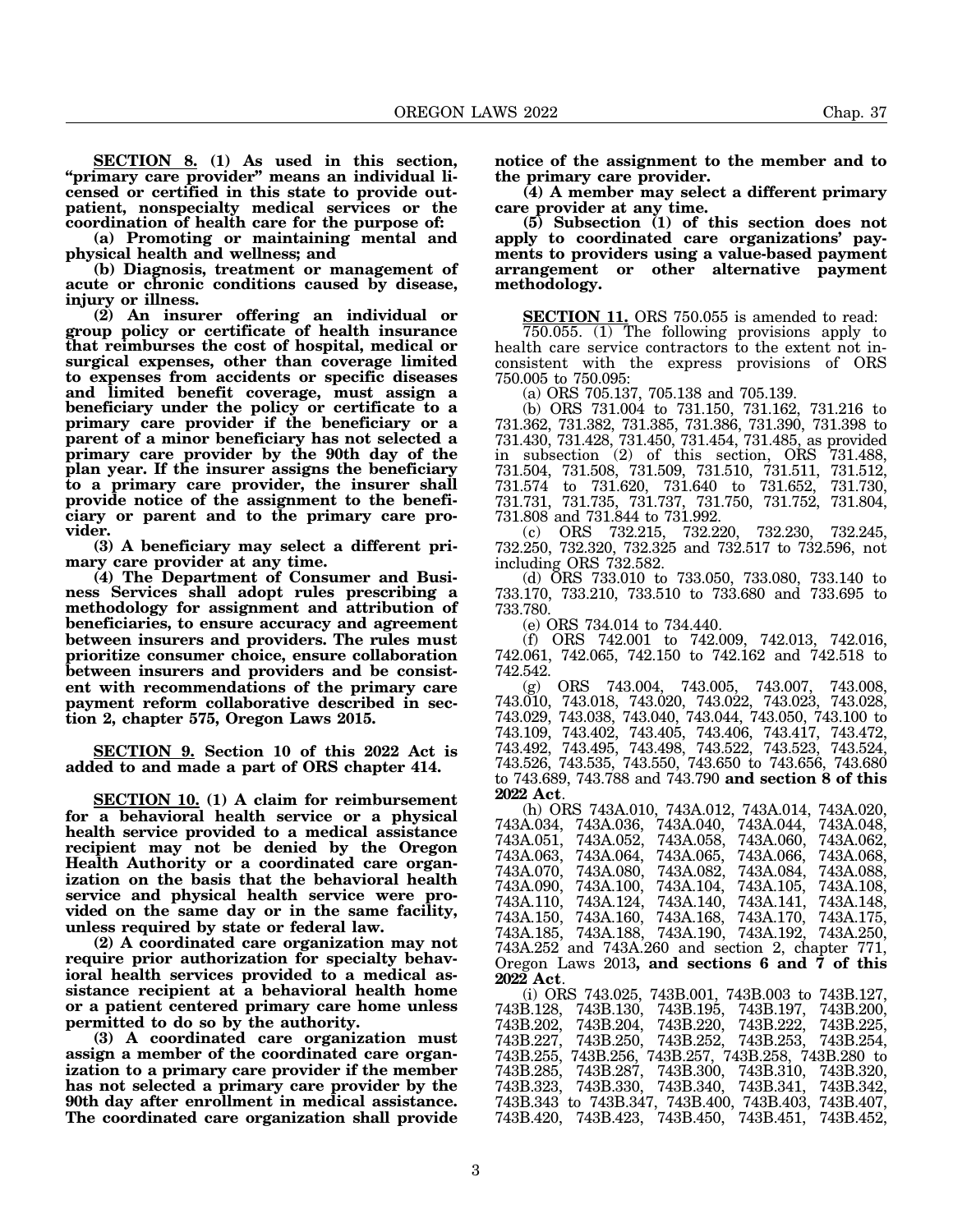743B.453, 743B.470, 743B.475, 743B.505, 743B.550, 743B.555, 743B.601, 743B.602 and 743B.800.

(j) The following provisions of ORS chapter 744: (A) ORS 744.052 to 744.089, 744.091 and 744.093,

relating to the regulation of insurance producers; (B) ORS 744.602 to 744.665, relating to the regulation of insurance consultants; and

(C) ORS 744.700 to 744.740, relating to the regulation of third party administrators.

(k) ORS 746.005 to 746.140, 746.160, 746.220 to 746.370, 746.600, 746.605, 746.607, 746.608, 746.610, 746.615, 746.625, 746.635, 746.650, 746.655, 746.660, 746.668, 746.670, 746.675, 746.680 and 746.690.

(2) The following provisions of the Insurance Code apply to health care service contractors except in the case of group practice health maintenance organizations that are federally qualified pursuant to Title XIII of the Public Health Service Act:

(a) ORS 731.485, if the group practice health maintenance organization wholly owns and operates an in-house drug outlet.

(b) ORS 743A.024, unless the patient is referred by a physician, physician assistant or nurse practitioner associated with a group practice health maintenance organization.

(3) For the purposes of this section, health care service contractors are insurers.

(4) Any for-profit health care service contractor organized under the laws of any other state that is not governed by the insurance laws of the other state is subject to all requirements of ORS chapter 732.

 $(5)(a)$  A health care service contractor is a domestic insurance company for the purpose of determining whether the health care service contractor is a debtor, as defined in 11 U.S.C. 109.

(b) A health care service contractor's classification as a domestic insurance company under paragraph (a) of this subsection does not subject the health care service contractor to ORS 734.510 to 734.710.

(6) The Director of the Department of Consumer and Business Services may, after notice and hearing, adopt reasonable rules not inconsistent with this section and ORS 750.003, 750.005, 750.025 and 750.045 that are necessary for the proper administration of these provisions.

**SECTION 12.** ORS 750.055, as amended by section 21, chapter 771, Oregon Laws 2013, section 7, chapter 25, Oregon Laws 2014, section 82, chapter 45, Oregon Laws 2014, section 9, chapter 59, Oregon Laws 2015, section 7, chapter 100, Oregon Laws 2015, section 7, chapter 224, Oregon Laws 2015, section 11, chapter 362, Oregon Laws 2015, section 10, chapter 470, Oregon Laws 2015, section 30, chapter 515, Oregon Laws 2015, section 10, chapter 206, Oregon Laws 2017, section 6, chapter 417, Oregon Laws 2017, section 22, chapter 479, Oregon Laws 2017, section 10, chapter 7, Oregon Laws 2018, section 69, chapter 13, Oregon Laws 2019, section 38, chapter 151, Oregon Laws 2019, section 5, chapter 441, Oregon Laws 2019, and section 85, chapter 97, Oregon Laws 2021, is amended to read:

750.055. (1) The following provisions apply to health care service contractors to the extent not inconsistent with the express provisions of ORS 750.005 to 750.095:

(a) ORS 705.137, 705.138 and 705.139.

(b) ORS 731.004 to 731.150, 731.162, 731.216 to 731.362, 731.382, 731.385, 731.386, 731.390, 731.398 to 731.430, 731.428, 731.450, 731.454, 731.485, as provided in subsection (2) of this section, ORS 731.488, 731.504, 731.508, 731.509, 731.510, 731.511, 731.512, 731.574 to 731.620, 731.640 to 731.652, 731.730, 731.731, 731.735, 731.737, 731.750, 731.752, 731.804, 731.808 and 731.844 to 731.992.

(c) ORS 732.215, 732.220, 732.230, 732.245, 732.250, 732.320, 732.325 and 732.517 to 732.596, not including ORS 732.582.

(d) ORS 733.010 to 733.050, 733.080, 733.140 to 733.170, 733.210, 733.510 to 733.680 and 733.695 to 733.780.

(e) ORS 734.014 to 734.440.

(f) ORS 742.001 to 742.009, 742.013, 742.016, 742.061, 742.065, 742.150 to 742.162 and 742.518 to 742.542.

(g) ORS 743.004, 743.005, 743.007, 743.008, 743.010, 743.018, 743.020, 743.022, 743.023, 743.028, 743.029, 743.038, 743.040, 743.044, 743.050, 743.100 to 743.109, 743.402, 743.405, 743.406, 743.417, 743.472, 743.492, 743.495, 743.498, 743.522, 743.523, 743.524, 743.526, 743.535, 743.550, 743.650 to 743.656, 743.680 to 743.689, 743.788 and 743.790 **and section 8 of this 2022 Act**.

(h) ORS 743A.010, 743A.012, 743A.014, 743A.020, 743A.034, 743A.036, 743A.040, 743A.044, 743A.048, 743A.051, 743A.052, 743A.058, 743A.060, 743A.062, 743A.063, 743A.064, 743A.065, 743A.066, 743A.068, 743A.070, 743A.080, 743A.082, 743A.084, 743A.088, 743A.090, 743A.100, 743A.104, 743A.105, 743A.108, 743A.110, 743A.124, 743A.140, 743A.141, 743A.148, 743A.150, 743A.160, 743A.168, 743A.185, 743A.188, 743A.190, 743A.192, 743A.250, 743A.252 and 743A.260 **and sections 6 and 7 of this 2022 Act**.

(i) ORS 743.025, 743B.001, 743B.003 to 743B.127, 743B.128, 743B.130, 743B.195, 743B.197, 743B.200, 743B.202, 743B.204, 743B.220, 743B.222, 743B.225, 743B.227, 743B.250, 743B.252, 743B.253, 743B.254, 743B.255, 743B.256, 743B.257, 743B.258, 743B.280 to 743B.285, 743B.287, 743B.300, 743B.310, 743B.320, 743B.323, 743B.330, 743B.340, 743B.341, 743B.342, 743B.343 to 743B.347, 743B.400, 743B.403, 743B.407, 743B.420, 743B.423, 743B.450, 743B.451, 743B.452, 743B.453, 743B.470, 743B.475, 743B.505, 743B.550, 743B.555, 743B.601, 743B.602 and 743B.800.

(j) The following provisions of ORS chapter 744:  $(A)$  ORS 744.052 to 744.089, 744.091 and 744.093,

relating to the regulation of insurance producers;

(B) ORS 744.602 to 744.665, relating to the regulation of insurance consultants; and

(C) ORS 744.700 to 744.740, relating to the regulation of third party administrators.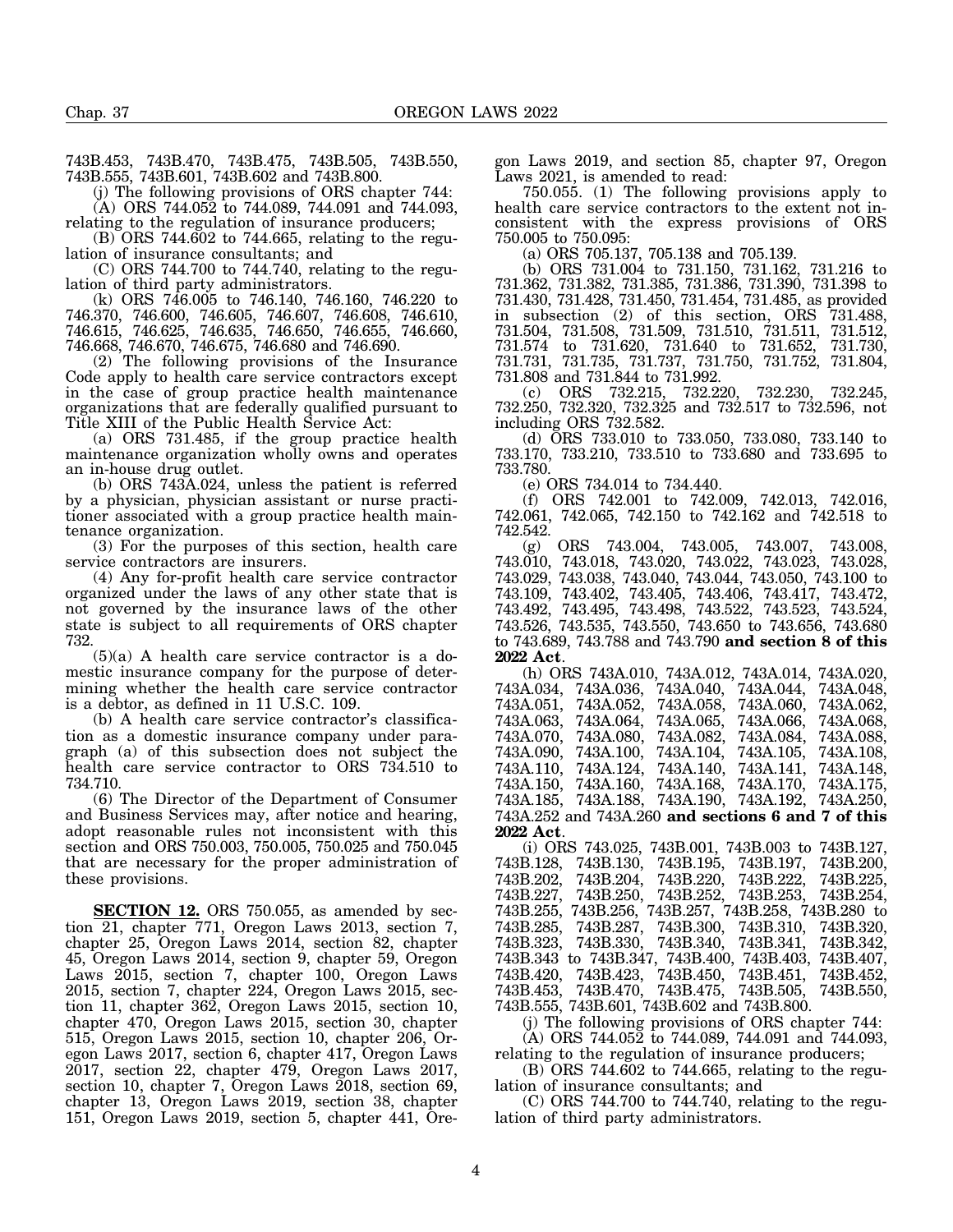(k) ORS 746.005 to 746.140, 746.160, 746.220 to 746.370, 746.600, 746.605, 746.607, 746.608, 746.610, 746.615, 746.625, 746.635, 746.650, 746.655, 746.660, 746.668, 746.670, 746.675, 746.680 and 746.690.

(2) The following provisions of the Insurance Code apply to health care service contractors except in the case of group practice health maintenance organizations that are federally qualified pursuant to Title XIII of the Public Health Service Act:

(a) ORS 731.485, if the group practice health maintenance organization wholly owns and operates an in-house drug outlet.

(b) ORS 743A.024, unless the patient is referred by a physician, physician assistant or nurse practitioner associated with a group practice health maintenance organization.

(3) For the purposes of this section, health care service contractors are insurers.

(4) Any for-profit health care service contractor organized under the laws of any other state that is not governed by the insurance laws of the other state is subject to all requirements of ORS chapter 732.

 $(5)(a)$  A health care service contractor is a domestic insurance company for the purpose of determining whether the health care service contractor is a debtor, as defined in 11 U.S.C. 109.

(b) A health care service contractor's classification as a domestic insurance company under paragraph (a) of this subsection does not subject the health care service contractor to ORS 734.510 to 734.710.

(6) The Director of the Department of Consumer and Business Services may, after notice and hearing, adopt reasonable rules not inconsistent with this section and ORS 750.003, 750.005, 750.025 and 750.045 that are necessary for the proper administration of these provisions.

**SECTION 13.** ORS 750.333 is amended to read:

750.333. (1) The following provisions apply to trusts carrying out a multiple employer welfare arrangement:

(a) ORS 705.137, 705.138 and 705.139.

(b) ORS 731.004 to 731.150, 731.162, 731.216 to 731.268, 731.296 to 731.316, 731.324, 731.328, 731.378, 731.386, 731.390, 731.398, 731.406, 731.410, 731.414, 731.418 to 731.434, 731.454, 731.484, 731.486, 731.488, 731.512, 731.574 to 731.620, 731.640 to 731.652, 731.804, 731.808 and 731.844 to 731.992.

(c) ORS 733.010 to 733.050, 733.140 to 733.170, 733.210, 733.510 to 733.680 and 733.695 to 733.780.

(d) ORS 734.014 to 734.440.

(e) ORS 742.001 to 742.009, 742.013, 742.016, 742.061 and 742.065.

(f) ORS 743.004, 743.005, 743.007, 743.008, 743.010, 743.018, 743.020, 743.023, 743.028, 743.029, 743.053, 743.405, 743.406, 743.524, 743.526 and 743.535 **and**

**section 8 of this 2022 Act**. (g) ORS 743A.010, 743A.012, 743A.014, 743A.020, 743A.024, 743A.034, 743A.036, 743A.040, 743A.048, 743A.051, 743A.052, 743A.058, 743A.060, 743A.062, 743A.063, 743A.064, 743A.065, 743A.066, 743A.068, 743A.070, 743A.080, 743A.082, 743A.084, 743A.088, 743A.100, 743A.110, 743A.124, 743A.140, 743A.141, 743A.148, 743A.150, 743A.160, 743A.168, 743A.170, 743A.175, 743A.180, 743A.185, 743A.188, 743A.190, 743A.192, 743A.250, 743A.252 and 743A.260 **and sections 6 and**

**7 of this 2022 Act**. (h) ORS 743B.001, 743B.003 to 743B.127 (except 743B.125 to 743B.127), 743B.195, 743B.197, 743B.200, 743B.202, 743B.204, 743B.220, 743B.222, 743B.225, 743B.227, 743B.250, 743B.252, 743B.253, 743B.254, 743B.255, 743B.256, 743B.257, 743B.258, 743B.310, 743B.320, 743B.321, 743B.330, 743B.340, 743B.341, 743B.342, 743B.343, 743B.344, 743B.345, 743B.347, 743B.403, 743B.407, 743B.420, 743B.453, 743B.470, 743B.505, 743B.451, 743B.453, 743B.470, 743B.505, 743B.550, 743B.555 and 743B.601.

(i) The following provisions of ORS chapter 744:

(A) ORS 744.052 to 744.089, 744.091 and 744.093,

relating to the regulation of insurance producers;

 $(B)$  ORS 744.602 to 744.665, relating to the regulation of insurance consultants; and

(C) ORS 744.700 to 744.740, relating to the regulation of third party administrators.

(j) ORS 746.005 to 746.140, 746.160 and 746.220 to 746.370.

(2) For the purposes of this section:

(a) A trust carrying out a multiple employer welfare arrangement is an insurer.

(b) References to certificates of authority are references to certificates of multiple employer welfare arrangement.

(c) Contributions are premiums.

(3) The provision of health benefits under ORS 750.301 to 750.341 is the transaction of health insurance.

(4) The Department of Consumer and Business Services may adopt rules that are necessary to implement the provisions of ORS 750.301 to 750.341.

**SECTION 14.** Section 8 of this 2022 Act is amended to read:

**Sec. 8.** (1) As used in this section, "primary care provider" means an individual licensed or certified in this state to provide outpatient, nonspecialty medical services or the coordination of health care for the purpose of:

(a) Promoting or maintaining mental and physical health and wellness; and

(b) Diagnosis, treatment or management of acute or chronic conditions caused by disease, injury or illness.

(2) An insurer offering an individual or group policy or certificate of health insurance that reimburses the cost of hospital, medical or surgical expenses, other than coverage limited to expenses from accidents or specific diseases and limited benefit coverage, must assign a beneficiary under the policy or certificate to a primary care provider if the beneficiary or a parent of a minor beneficiary has not selected a primary care provider by the 90th day of the plan year. If the insurer assigns the beneficiary to a primary care provider, the insurer shall provide